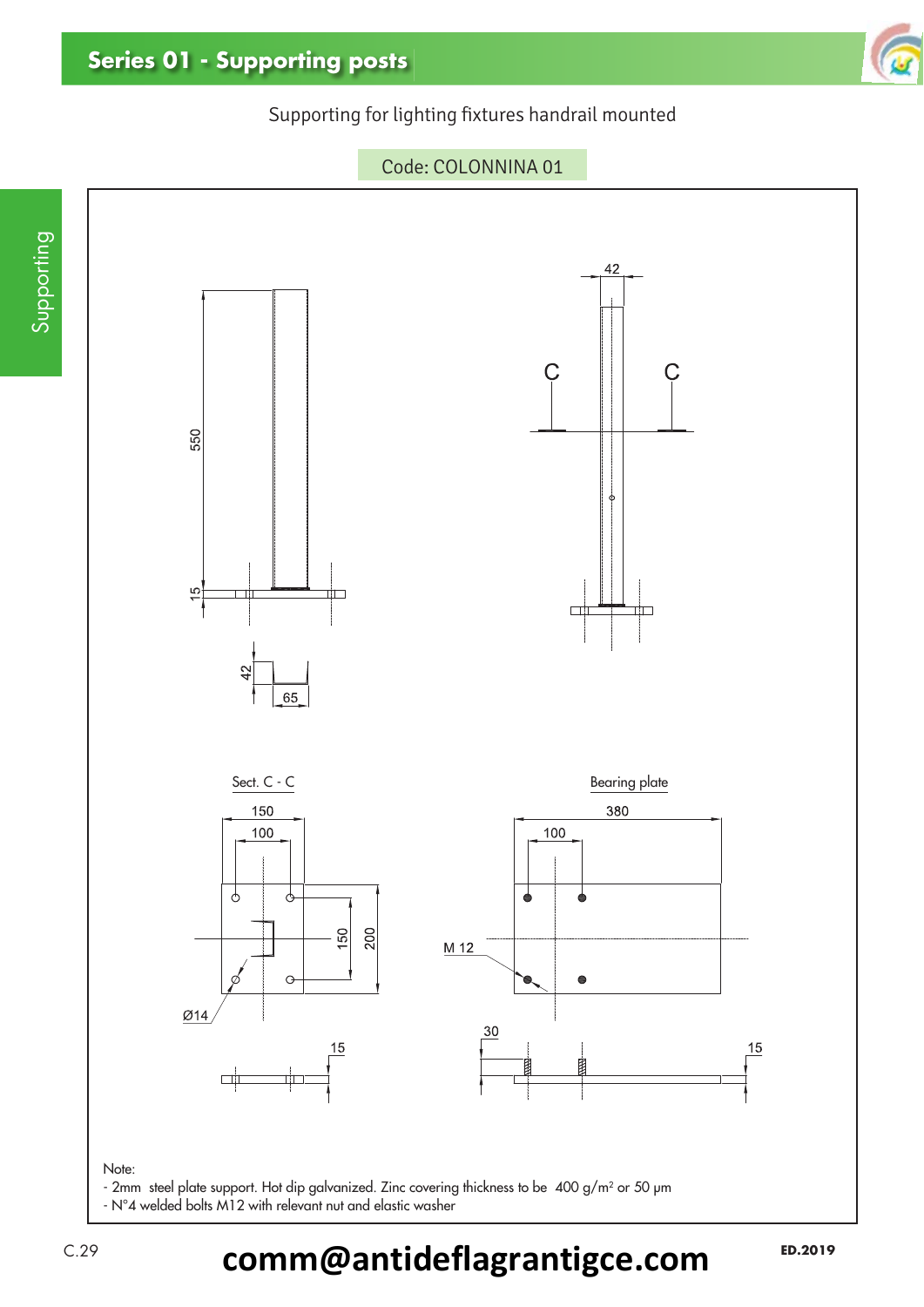### Supporting for equipment on structure



- 2mm steel plate support. Hot dip galvanized. Zinc covering thickness to be 400 g/m2 or 50 μm - N°4 welded bolts M12 with relevant nut and elastic washer

ED.2019 **comm@antideflagrantigce.com**  $C.30$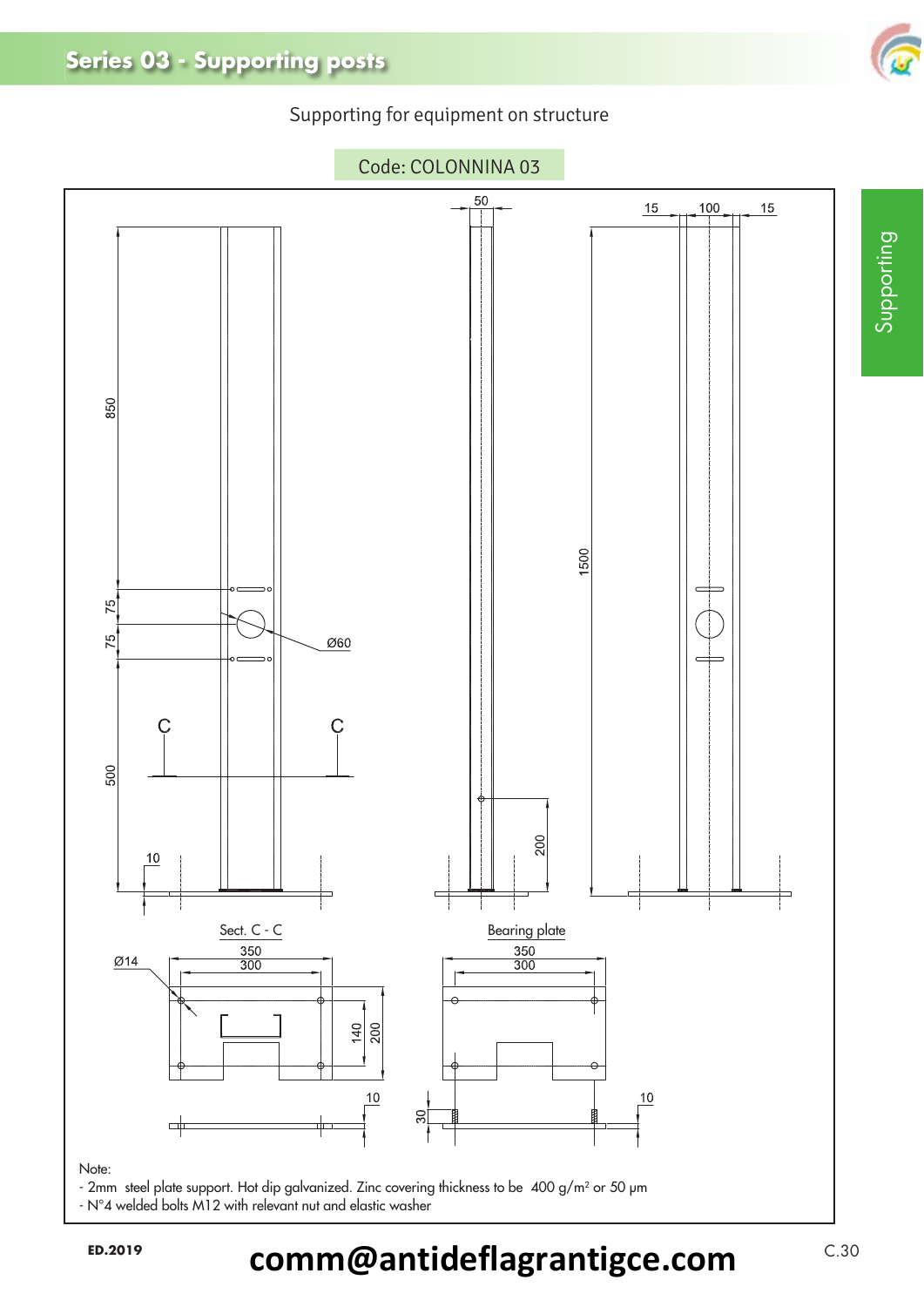### Supporting for equipment on structure on foundation block



## C.31 **ED.2019 comm@antideflagrantigce.com**

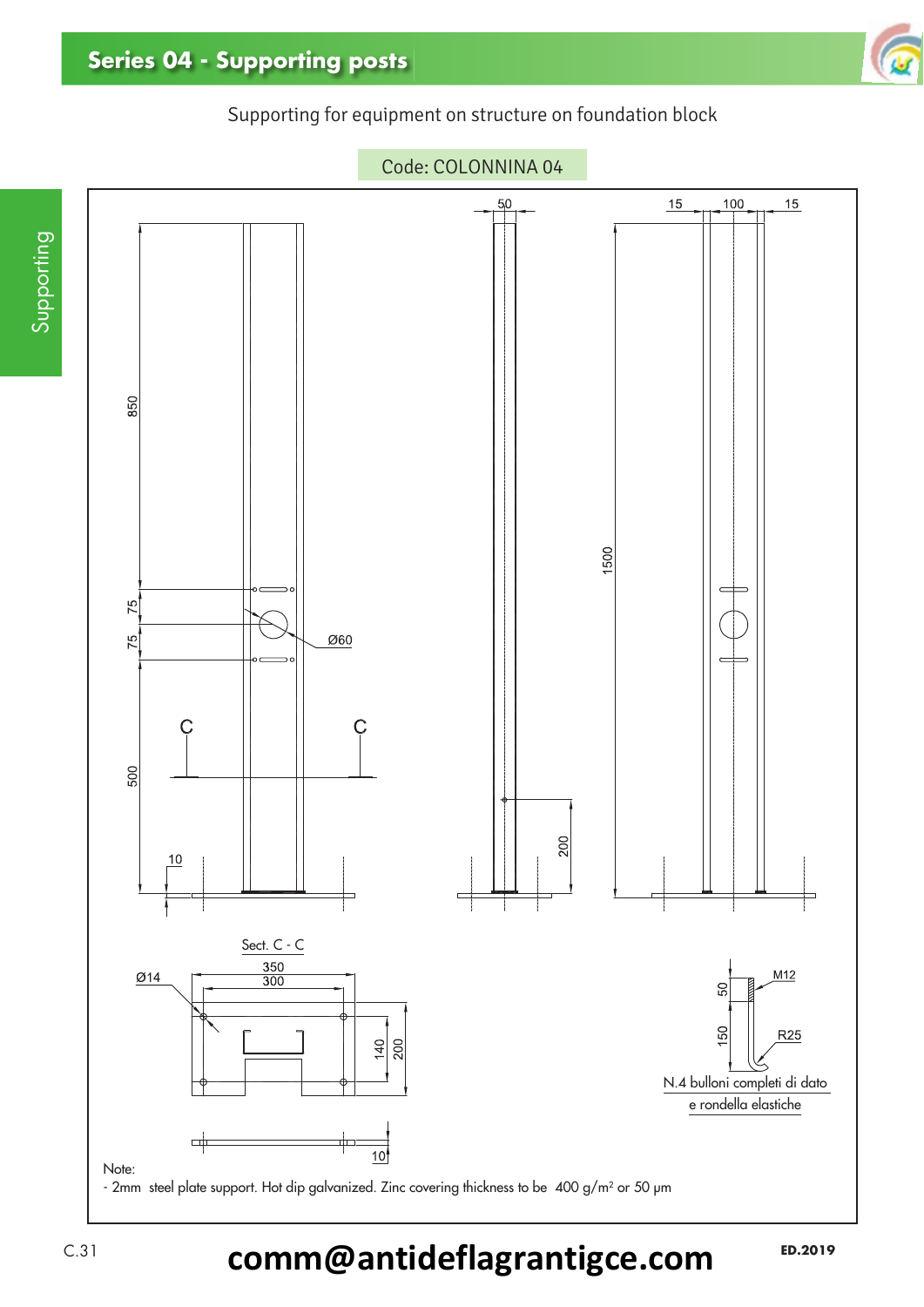

Supporto apparecchiature, installazione su struttura.



- N°4 welded bolts M12 with relevant nut and elastic washer

ED.2019 **comm@antideflagrantigce.com**  $C.32$ 



Supporting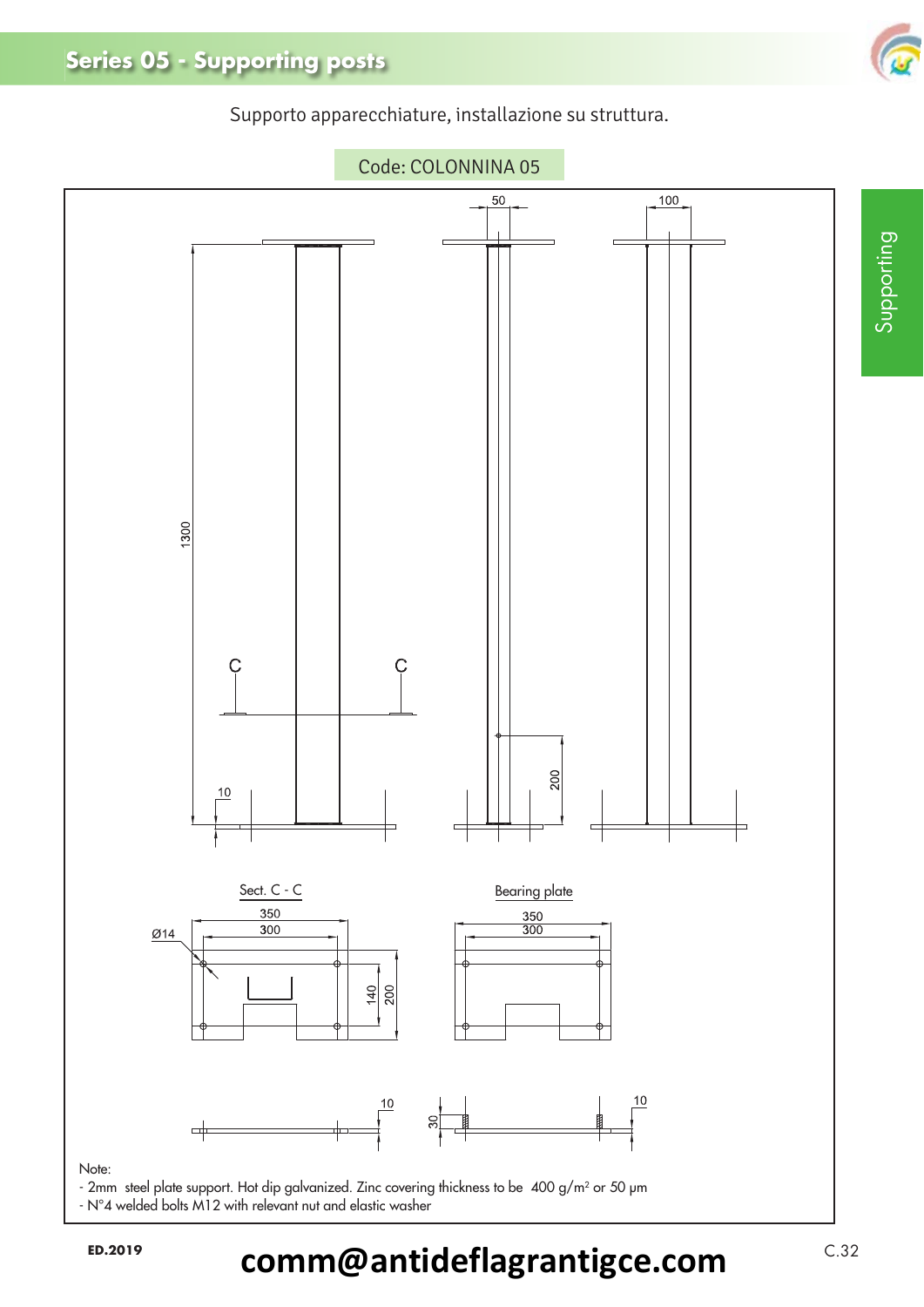Supporting for equipment on foundation block



C.33 **ED.2019 comm@antideflagrantigce.com**